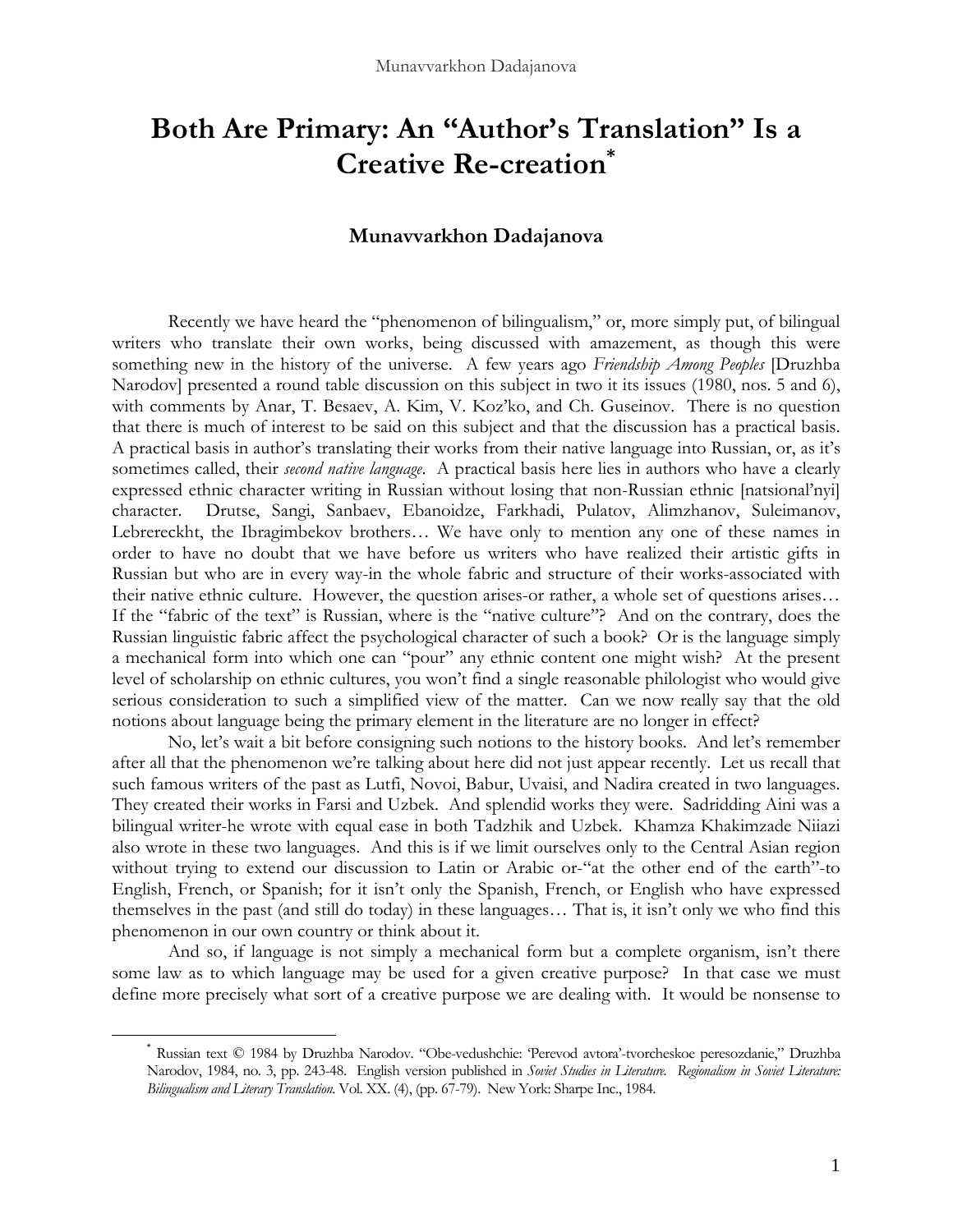imagine that Navoi preferred Farsi in some cases and Uzbek in others because one language or the other was "better" for a particular project. It is more logical to assume, rather, that Navoi chose to write in a given language depending on the audience he was addressing in a given case.

However, this simple answer doesn't even enter the heads of some Western culturologists. They view the matter differently, seeing the bilingualism and multilingualism of contemporary authors as a sign that cultural differences are being effaced. According to them, a person who has a native command of two languages is disoriented, living on the border between two cultures, "marginal, "belonging to neither of the two cultures, remaining "at the outer limits" of each of them, without any essential understanding of the nucleus of either culture. As a result, so the adherents of such theories believe, a person who has a native command of two languages becomes alienated spiritually.

But such notions are not as abstract" or innocent as it may appear. "Sovietologists" who take this view assert that writers from the non-Russian ethnic groups in the Soviet Union who have decided to write in Russian are essentially expressing doubt about the vitality of their own language. This is why they have shifted to Russian. But Chingiz Aitmatov refutes such false conclusions when he says, "When people abroad speak about the Russification of our ethnic cultures which is supposedly taking place, we reply that this is slander and reflect a lack of knowledge about our life. Our Kirghiz literature and its many writers, our striking and unique painting and sculpture, our ballet with its great dancers, Kirghiz opera, Kirghiz theater, contemporary Kirghiz professional music, and Kirghiz cinema all arose under Soviet power. All this was born under the direct influence of Russian culture. And we are taking greater pride in these achievements than in anything else on earth. And together we're creating a single Soviet literature and art and serving the unified ideas of the party and the Soviet people."

In analyzing the phenomenon of bilingualism, our ideological opponents speak of a weakening of ethnic consciousness, of the effacement of cultural differences. We, however, in interpreting the very same phenomenon, speak of a strengthening of ethnic consciousness, of an increase in cultural distinctiveness, and of a new level in their interrelationship. In other words, Chinghiz Aitmatov writes in Russian not because he doubts the power of his Kirghiz and Russian, because he wants to address *both the Kirghiz and the Russian reader*. And he addresses the Russian reader in Russian while remaining a Kirghiz writer. The problem of translation in the broad sense of the word is the problem of re-creating a text so that the Russian reader receives Kirghiz literary art and senses the breadth of the language of another culture through Russian.

How does bilingualism arise?

Above all, through the "author's translation."

Chinghiz Aitmatov believes that "A true work of art which finds a response in the hearts of the writer's compatriots and gives his readers aesthetic pleasure must appear first of all in the native language of his own ethnic group. We can find evidence for this in the experience of many writers, in the experience of many literatures. However, there is nothing absolutely constant in life… Our country has gained experience in bilingualism in literature. This experience tells us that the best route is through a knowledge of both languages. I know writers who speak and write equally well in two languages. I can also offer the example of my own writing. I write my books in both Kirghiz and Russian. If I write a book in Kirghiz, I then translate it into Russian, or vice versa. And it gives me enormous pleasure to carry out this work in both directions. This inner work on the part of a writer is extraordinarily interesting and leads, in my view, to an improvement in his style, to an enrichment in the imagery of his language."

Both languages-both his Russian and his Kirghiz-are improved in this double process. "The language of a people," Aitmatov emphasizes, "is a phenomenon, a value with general meaning. Every language is the achievement of the genius of a people as a whole. We have no right to scorn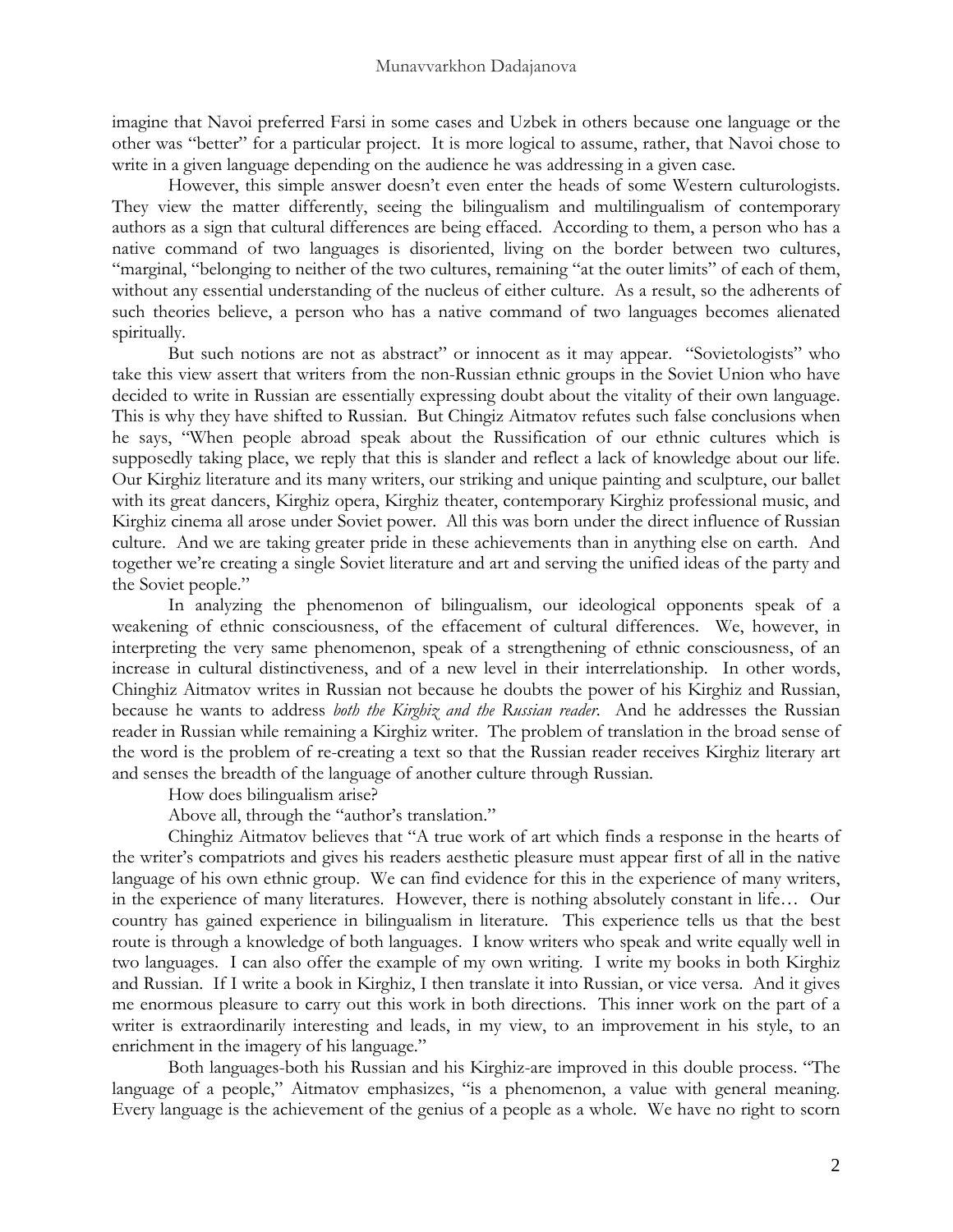any language, no matter what people it belongs to, no matter what its level of development. Under the right circumstances every language is capable of improvement, both through inner development and through direct and indirect enrichment from the cultural heritage of other languages of the world. Each of us has a civic duty to the people to whom we owe our existence, to those who gave us their greatest treasure, their language."

These words by the remarkable writer Aitmatov are essential to our understanding of the problem we are examining here. But the main and decisive value for us is in his practice as a writer.

The works of Chinghiz Aitmatov in two languages offer us rich material for thought about the dialectic of contemporary bilingualism and about some of the main aspects of the concept of the author's translation.

In creating a text in Kirghiz, Aitmatov has his Kirghiz reader in mind. There is unique emotional timbre to the realization of the author's concept; the verbal devices are associated with the specific traditions and expectations of the reader.

Aitmatov does not translate his works into Russian mechanically but, on the contrary, takes into consideration the structure of Russian culture, "the expectational horizons" of the Russian reader. Often there are considerable differences between the Kirghiz and Russian texts, and they are to be expected, since there is not and cannot be any mechanical similarity between the Kirghiz and Russian *contexts* of any given word, of any given artistic construct. The literary and aesthetic perception of a reader raised in the traditions of Russian prose is substantially different from that of a Kirghiz, an eastern reader. Chinghiz Aitmatov understands this very well.

For a long time he did not feel able to take the risk of translating his own works. A Dmitrieva and A. Drozdov translated his works. "If Aitmatov had been a bilingual writer twenty years ago, there would have been nothing for me as a translator to do with his works. I translated his first two works, *The Rivals* [Soperniki] and *Dzhamilia*, while *The Camel's Eye* [Verbliuzhii glaz], *The First Teacher* [Pervyi uchitel'], and *The Red Apple* [Krasnoe iabloko] we translated together. Beginning with *The Maternal Field* [Materinskoe pole], Aitmatov began to translate his own works. I felt that there was no longer any need for me to interfere as a translator."

Let us take a look at the novella, *The Maternal Field*. The Kirghiz title, *Samachy zholu*, means *The Milky Way*, or literally *The Straw Seller's Road*. The Russian title loses in terms of pungency and exoticism but gains in depth because of the connotations in Russian of the words "mother" and "field."

The Kirghiz literary scholar Ch. Dzholdosheva writes in reference to this change of title, "In re-titling his novel *The Maternal Field* instead of *The Milky Way* or *The Straw Seller's Road*…, Aitmatov not only gives greater emphasis to the image of the mother of the earth but also places the image of the mother of Tolgonai on an equal footing with it… The image of the straw seller's road, of the Milky Way, is the main leitmotif in the Kirghiz version, but in *The Maternal Field* this image is somewhat muted. We have here not simply a change in the story's title but a recasting of the work as a whole, which is also reflected in the structure of *The Maternal Field*."

The work's cosmic plan is reduced, while the lyric side is enhanced. The Kirghiz original begins with a dialogue between Tolgonai and the mother of the earth. The Russian translation begins with the author speaking: the narrator describes the appearance of the work's main heroine, Togonai, and writes of her native Kirghiz land and the natural surroundings. It is as though he is preparing the reader, leading him into the literary situation, putting him in the proper mood, getting him ready for the story.

While in the Kirghiz version elements of everyday colloquial language are important, in the Russian version the characters speak in strictly standard language. While in the Kirghiz version the compositional emphasis is on dialogue, and sharp stylistic changes, contrastive juxtaposition of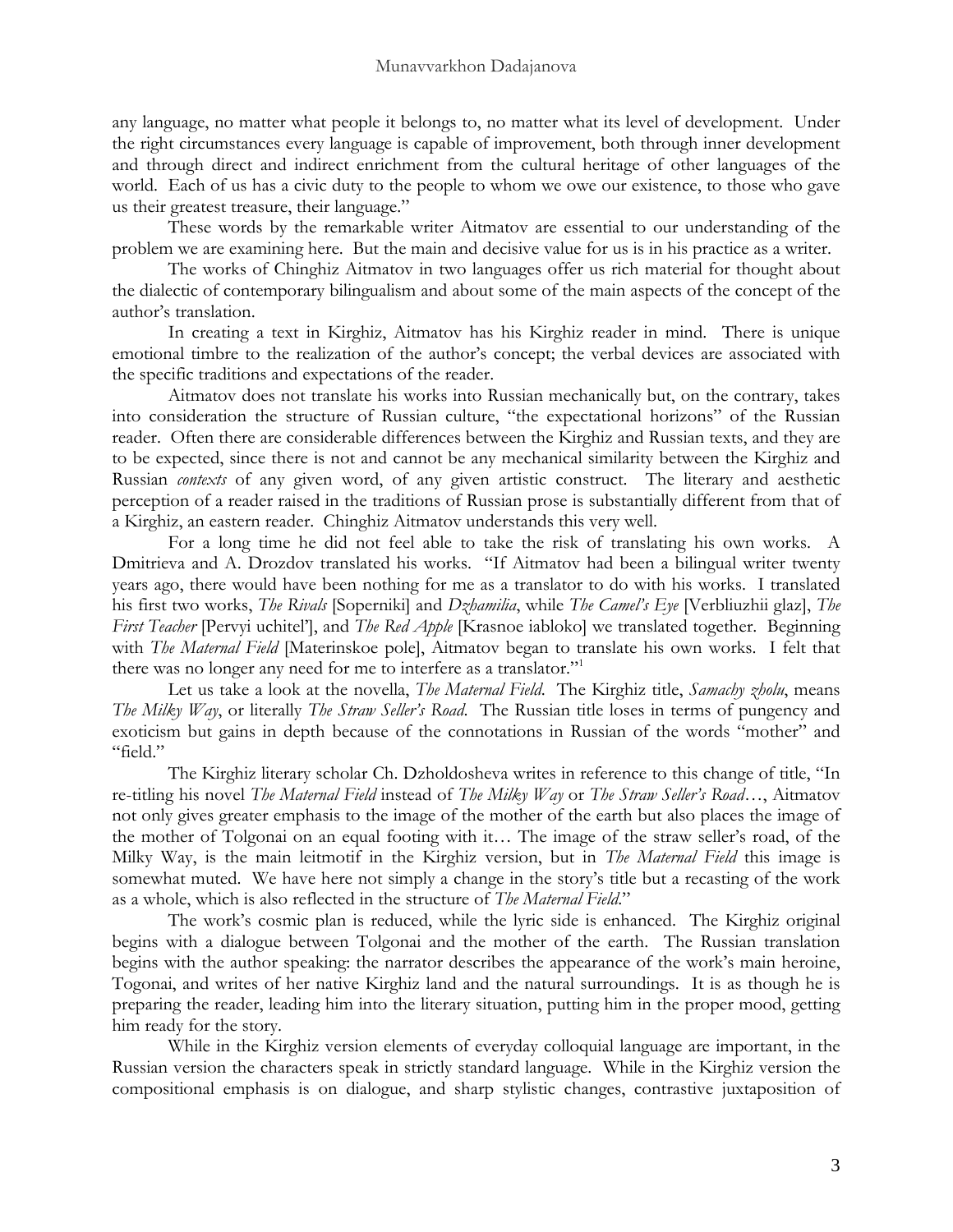places, the dramatic action play an important role, in the Russian translation monologue, unity of intonation, and single psychological melodic line are more important.

In the Kirghiz original we find the following dialogue:

"'Do you remember, earth, the day when a letter came from Kasym?'

"'How could I forget, Togonai. As soon as you came out of that street, despite the snowdrifts and irrigation ditches, letting your horse gallop freely, you found out right away. And you immediately rode over to bring the good news to your daughter-in-law and younger son, who were spreading manure on the field..."'[My translation.-M.D.]

Here is the Russian version of that scene:

"'The day came when a letter arrived from Kasym. I jumped onto my horse and galloped off, without watching where I was going, across the irrigation ditches, through the snowdrifts, with the letter in my hand. Aliman and Dzhainak were spreading heaps of manure, and I cried out to them as I rode up, 'Suiunchu, suiunchu-good news!'"

Formally speaking, the Kirghiz original is a dialogue between two persons. But in fact this is not really the case. The voice of the earth is actually the voice of Tolgonai, or rather, as M. Poliakov has stated, it is an inner monologue. "... it is as though the internal action were a communication for the character's own sake, and a special language is created for this inner monologue, for the seemingly closed process of communication."<sup>2</sup> Tolgonai's consciousness of herself is made into a dialogue. In essence, she asks herself questions and answers her own questions. But the author "breeds roles," brings the drama "out into the open." Tolgonai's own language is sharper, more mischievous perhaps… Here's an example (again, I am giving a literal translation from the Kirghiz original):

"It's true-at that time you were the barefoot daughter of a farm worker, with your hair worn simply. Although you didn't wear silk, you were so beautiful by the time you came of age. You had an untouched look; you were well-built and attractive. As you walked, you gazed at you shadow. Even your shadow in the morning was just like you –well-built and light of step.'"

In the Russian version this episode has a completely different intonation. The vividly communicative colloquial lexicon is replaced by a "retreat into the self," and the heroine's world is revealed through an inner monologue, which is smoother and calmer.

"'What was I at that time? The barefoot little daughter of a farm worker, of a dzhatakchi. My grandfather remained a plowman because of debts, and this was passed down through the family. But even though I never wore silk dresses, I became a fine girl. And I loved to gaze at my shadow. You walk along and look back, just as though you're admiring yourself in the mirror… I was really beautiful, I was."

The language is "calmer," but what an amazing sense of sincerity, of an extremely natural gesture from within!

The Kirghiz original is "open." It draws the reader in through a constructive dramatic play with different aspects, with paradoxical responses.

"Never mind, Tolgonai. There's no point in crying now. After all, that was crying of a completely different sort. A person only cries like that once in his life. Why are you crying? Stop crying. Weren't your dreams realized after all? Tell me honestly-who was happier than you?'

"You're right. Under the new system, Suvankul and I grew up by our own efforts. You yourself know how spring and fall we never put down our ketmen'…"

The Russian version is "closed," "turned in" on the character's own soul, and depends on the traditions of Russian lyric prose.

"And now I'm remembering and crying for some reason. How stupid of me. After all, when I cried before it was for completely different reasons. A person only cried like that oonce in his life. . And hasn't our life actuallyu turned out as we wanted it to? It was. Suvankul and I created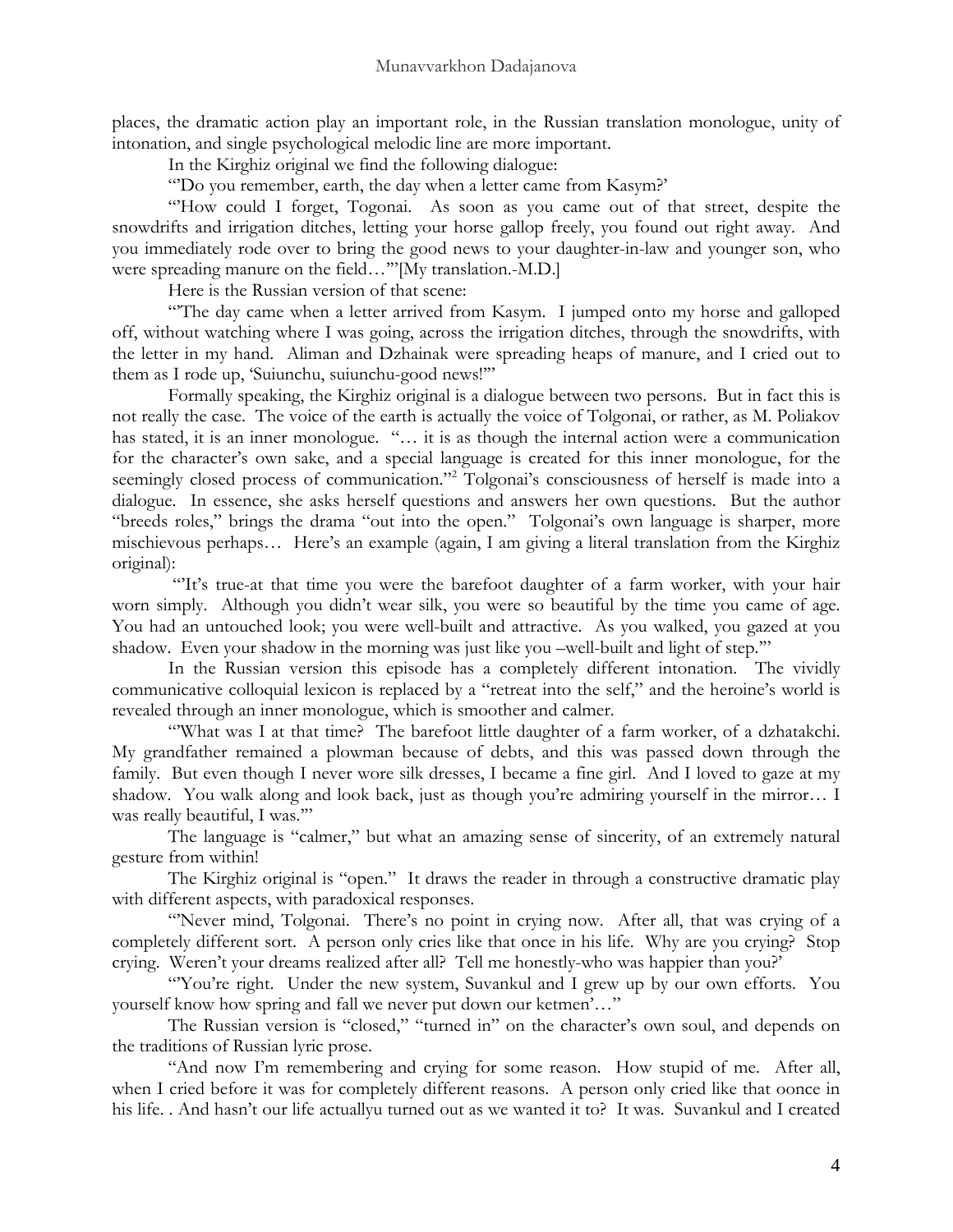this life with our worn hands, we worked hard, not putting down our ketme' in summer or in winder."

The 'texture" of the two passages is the same. What, then has changed? The intomation. The "psychological compostion."

Tazret Besaev, one of those taking part in the discussion of the problem of the "author's translation" in *The Friendship among Peoples*, has noted, "I like the works of such talented writers as Ch. Aitmatov, I. Drutse, V. Bykov, and others. However, I must admit that the term 'author's translation' is something of a mystery to me. It somehow doesn't fit. I don't see the real meaning in it. For me, an author's translation is the same thing as a re-creation, as creating a work anew." Anatolii Kim is of the same opinion, and with complete justification, in our view. "What we probably have here is the result of a particular creative process-what I might compare not to a musician's art in performing someone else's work but rather to improvisations by a composer on one of his own pieces. This makes it possible to introduce various shift of access, additional nuances, or a somewhat different development of particular theses, which is usually what happens with improvisations. But the main thing remains constant-the essence of what the author wanted to say. And he only wanted to say what he already said in his original composition, and now, in "performing" the work, simply introduces the additional material required by the structure and culture of the language in which the work is being "performed." A talented author's translation is always an event. It is a manifestation of the artist's generosity, his diligence. And it is always a new thing of value… Thus an 'author's translation' can be created on the basis of a work written in the writer's native language or of one which has not been written down, 'directly,' skipping the state of writing it down. But the primary creative impulse in such cases always contains a unique sense, understanding, and perception of the world which is expressed by the verbal and symbolic essence of the writer's own native language. Each of us has this fundamental essence within him, and it is so basic to our life and times that it cannot be measured in any logical manner. This fundamental essence holds sway over us, and we must place our trust in it."<sup>3</sup>

Anatolii Kim is right. It is difficult to define this fundamental essence. But we cannot help but sense it, especially when we examine the various stages of a writer's art. In his earliest work Aitmatov expressed his individuality very clearly and uniquely in his Kirghiz writings. Later the author's Russian language works began to appear - *Farwell, Gul'sary!* [*Proshchai, Gul'sary*], *The White Steamship* [*Belyi Parokhod*], *Early Cranes* [*Rannie zhuravli*], *The Skewbald Dog Running along the Seashore* [*Pegii pes, begushchii kraem moria*], and *The Waystation in the Snowstorm* [*Burannyi polustanok*]. Today, we may say with complete assurance that Aitmatov is equally expressive, individual, and unique in both languages. Although not in the same way! Ch. Guseinov has remarked that a writer can be unique only in one language - either in his own "native" language or in Russian. In my view Aitmatov refutes this notion. It seems to me that *Farewell, Gul'sary!* expresses the psychological cast of the Kirghiz people much more clearly than any other book written in Kirghiz. However, language, too, is not indifferent to artistic structure. In the Russian-language novella a complex whole arises internally in which one senses a particular "bilingual" consciousness. The two principles together provide a dialectical unity through their interaction, which can be defined as the present of the Kirghiz soul in Russian culture. In the novella *Farewell, Gul'sary!* we can perceive the unique features of both the Kirghiz and Russian peoples, and in this amalgam the component parts cannot be distinguished. Here we really do sense (as Aitmatov himself has said) a general process of the joining of ethnic cultures. This interaction also gives rise to an additional source for the inner development of each facet, and thus a new whole is created which is continually enriched. The novella *Farewell, Gul'sary!* is an ideal version of the author's creation – of which the translator and theoretician O. Kundzich once dreamed when he noted that one must translate in such a way that the author seems to write in Russian while remaining a representative of his own people.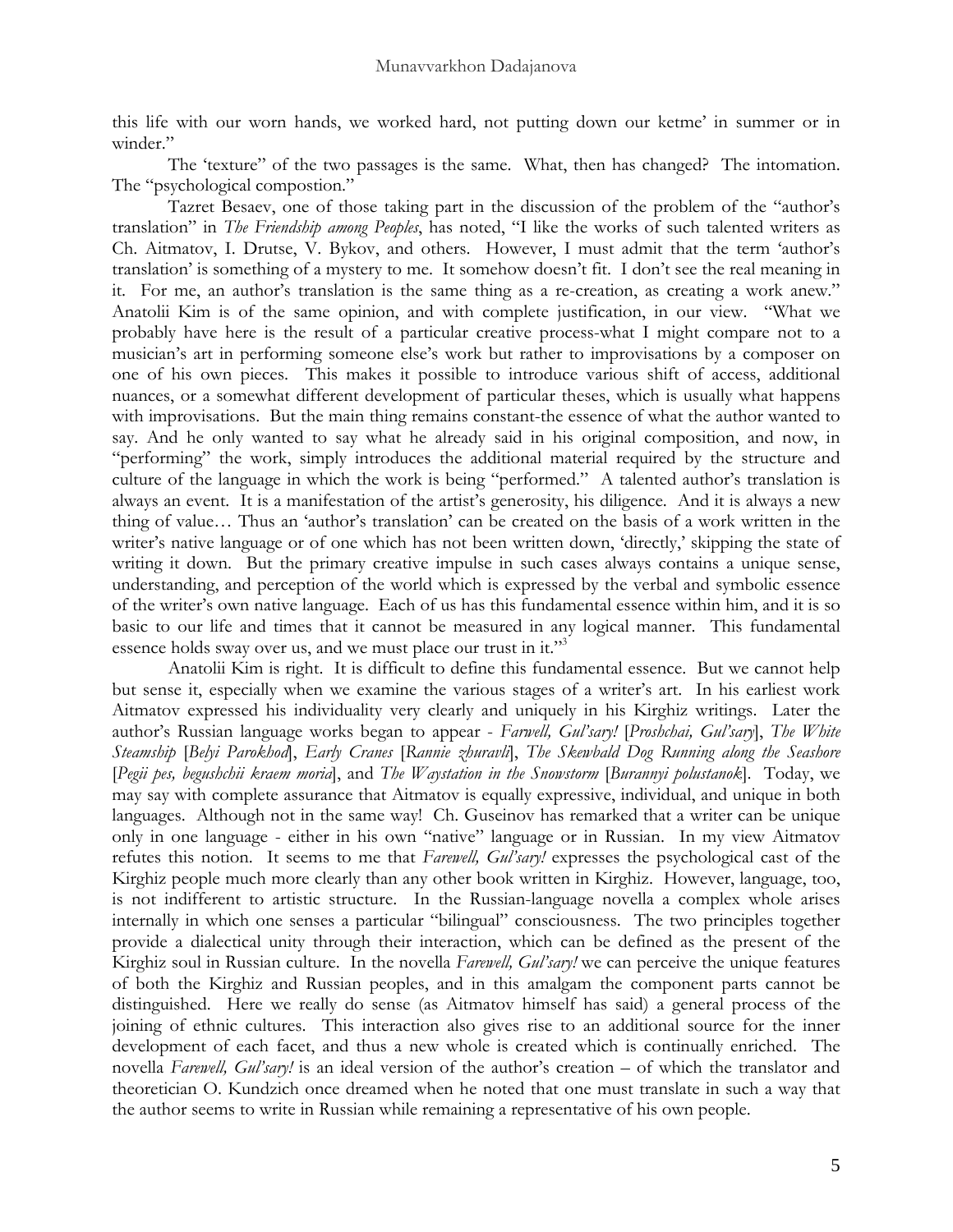If only it were physically possible for a writer to create versions of his artistic concept in different languages… But this is an extremely rare, indeed, exceptional situation. However, it is also of primary importance, since it reveals the profound laws according to which a literary translation is created, a translation which is a re-creation of the original. This is a task which entails great risk on the author's part.

A writer's style is always authentic and organic. We may say – paraphrasing a certain philosopher – that no matter where a writer goes, his "I" always follows him, his style. This is really so. But even so, we can see differences: the Kirghiz versions of Aitmatov's prose are colorful, vivid, dramatic, while the Russian versions are calmer, more profound, lyrical… These are two aspects of a single author's style, different audiences of a single artistic "message." The Kirghiz language is characterized by graphic pictoriality and a wide range of vivid colors. Although fewer colors are used in the Russian version in comparison to the Kirghiz version, this is not because they are lacking in the Russian language but because the author wishes to respond to the inner needs of the Russian reader. This is also the reason for the greater terseness of the Russian version. This was true even with the reworking of *The Straw Seller's Road* into *The Maternal Field* – the novella was shortened. And we found the same thing to be true – only in reverse – when *Farewell, Gul'sary!* was translated into Kirghiz and the work became somewhat longer.

But here is an instance of a completely different order – the novella *The Skewbald Dog Running along the Seashore*. Here we find ourselves in the unique world of the Nivkhi. This represents a new level of complexity in Aitmatov's works – he is creating a work involving not two but three different ethnic groups, there peoples, the Kirghiz, the Russians, and the Nivkhi. The novel *Waystation in a Snowstorm* also involves three different ethnic elements: Kirghiz, Russian, and Kazakh.

But what is the most important element in such cases?

First of all, the content itself is of unquestionable importance. It is of great significance what sort of content – not only in terms of plot and narrative line but also psychologically speaking – inspires a writer. The source of the writer's inspiration depends on the work's content. Here is testimony from the author himself. "When I was writing *Dzhamilia*, I thought about my heroes' feelings - in the Kirghiz language. With the novella *The Little Popla*…[*Topolek*], on the other hand, it was completely different. The sequence of events and the heroes' experiences were laid out in my mind in terms of Russian idioms from the very beginning, and therefore I wrote the work in Russian. This is a remarkable manifestation of how language is not simply "form" which is completely unrelated to "content" but rather serves as the immediate reality of the artistic thought, in which the ethnic is inseparable from that which is real and vital. And this also the core of translation – the language in which a work is written is not simply a "skin" in which the organism…is "whapped," or if it is a "skin," then one which entirely composed of nerve endings which are linked to the core of the organism, to its inner structure. A Kirghiz writer writes in Russian about the life of the Nivkhi. He describes the life of the Nivkhi through the medium of the Russian language, describing it faithfully and accurately. Why in Russian? He has two possible instruments of communication in this case – Kirghiz or Russian. And it is Russian which enables him to penetrate more deeply into interethnic life, to understand and perceive all details of the spiritual interaction among the peoples of our country. It also helps the writer to move beyond the limits of the Kirghiz ethnic outlook and become an international writer of his great homeland.

Chinghiz Aitmatov has not made it his purpose to create an ethnographic picture of the life of the Nivkhi in a work of literature. In terms of its inner structure, his novella is a unique effort to solve general moral problems, to express the essence of human unity on the background of the eternal grandeur of the sea, the sky, the earth, to show the beauty of self-sacrifice. In this particular artistic system, the Nivkhi represent "the human race." Therefore, it is precisely the Russian